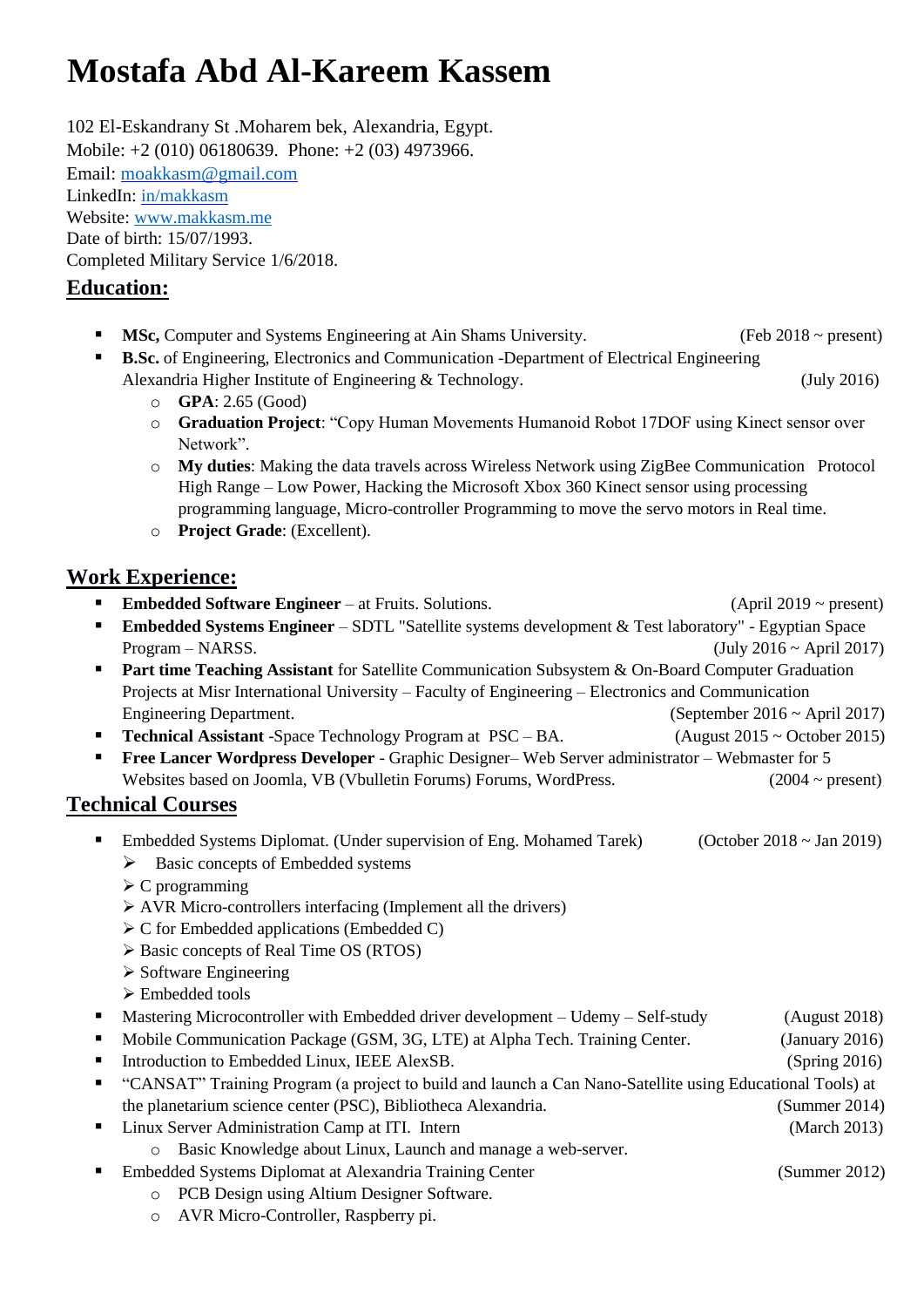# **Non-Technical Courses**

▪ English Conversation Course, American Canadian Center. (Autumn 2013 ~ Spring 2015)

**English phonetics and conversation Course, American Culture Association.** (Autumn  $2012 \sim$  Spring 2013)

### **Selected Projects:**

- **Automated dates sorting machine.** (April 2019 ~ present)
- **EXECUTE:** Design and Implementation of Egy\_Universities\_Sat\_1 Communication Subsystem and On-Board **Computer Hardware. Computer Hardware. Computer Hardware. Computer Hardware. Computer Hardware. Computer 10.17**
- **Orion's Wearable Device**. (Spring 2016)
- **CANSAT** Projects:
	-
	- o Can-Sat 2. (Summer 2014)
- **Examplementing a door lock security system based on AVR-Microcontroller LCD,** Buzzer, GSM-Module for mobile SMS notifications. (Spring 2013)

## **Technical Skills:**

- **Hardware**: AVR-Atmega, Arduino and "mbed" ARM Architecture, STM32, PCB Design, Raspberry-Pi.
- **Modules**: Zigbee, GPS, Serial Camera, Webcam, Wi-Fi, IMU, USB Modem, Xbox 360 Kinect Sensor.
- **Languages**: Assembly (8086), C, Embedded C, MATLAB, Python, Processing Language, Visual Basic.
- **Experienced** user of Ubuntu & CentOS (Linux) and Microsoft Windows series of operating systems.
- WordPress developer.

#### **Competition participating:**

| • NASA Space Apps Cairo 2016 Space Station Category. <b>Rank</b> : $1st$ place |                           | (April 2016) |
|--------------------------------------------------------------------------------|---------------------------|--------------|
| • NASA Space Apps Cairo 2015 Outer Space Category. <b>Rank</b> : $1st$ place   |                           | (April 2015) |
| • Little Programmer Competition (ITI).                                         | <b>Rank:</b> among top 10 | (2005)       |

#### **Internships:**

|                          | • NARSS "National Authority for Remote Sensing & Space Sciences". | (April 2016)    |
|--------------------------|-------------------------------------------------------------------|-----------------|
|                          | • Telecom Egypt (TE) Summer Training.                             | (Summer 2014)   |
| <b>Contract Contract</b> | TIEC - Capacity Building Program for universities.                | (February 2013) |

## **Publications:**

- "FM Transmitting and imaging Pico-satellite based on open source tools" Bulgaria. (October 2016)
	- o **Conference name**: 7th Nano-Satellite Symposium.
	- o Link: [https://events.castra.org/public/conferences/2/schedConfs/3/program-en\\_US.pdf](https://events.castra.org/public/conferences/2/schedConfs/3/program-en_US.pdf)
- "Approaching-Nano satellite-using-can-sat" Istanbul, Turkey (June 2015)
	- o **Conference name**: 2015 7th International Conference on Recent Advances in Space Technologies
	- o Link[:](http://www.rast.org.tr/aks/index.php/RAST2015/RAST2015/paper/view/1304) https://ieeexplore.ieee.org/document/7208452/

#### **Language Skills:**

- Arabic: Mother Tongue.
- English: very good both written and spoken.

o Can-Sat 3. (Summer 2015)

- -